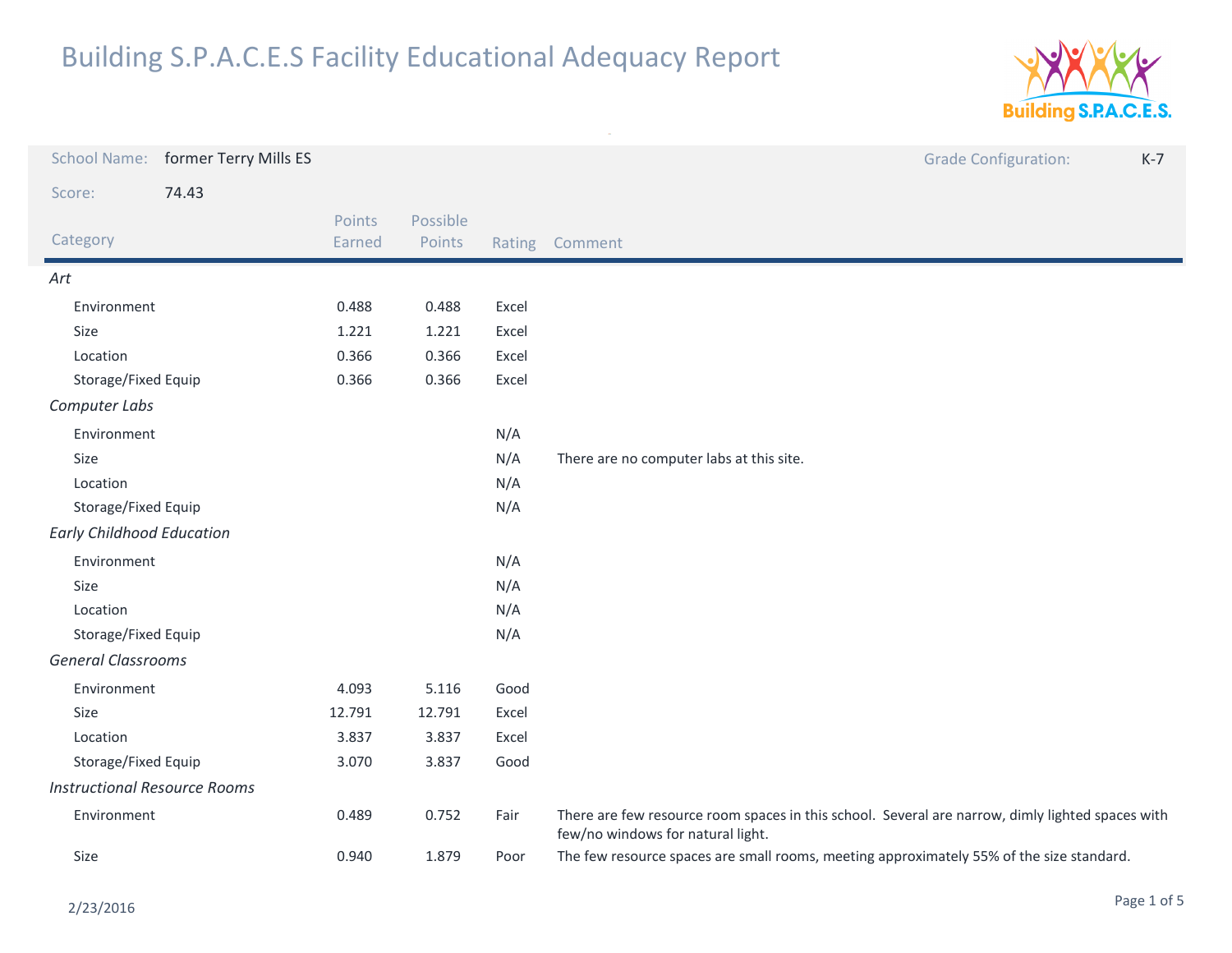

|                                     | School Name: former Terry Mills ES |                         |                    |        | <b>Grade Configuration:</b><br>$K-7$                                                                                                                                                                                                                                                                    |
|-------------------------------------|------------------------------------|-------------------------|--------------------|--------|---------------------------------------------------------------------------------------------------------------------------------------------------------------------------------------------------------------------------------------------------------------------------------------------------------|
| Score:                              | 74.43                              |                         |                    |        |                                                                                                                                                                                                                                                                                                         |
| Category                            |                                    | <b>Points</b><br>Earned | Possible<br>Points | Rating | Comment                                                                                                                                                                                                                                                                                                 |
| <b>Instructional Resource Rooms</b> |                                    |                         |                    |        |                                                                                                                                                                                                                                                                                                         |
| Location                            |                                    | 0.451                   | 0.564              | Good   | One of the rooms is accessible only through the media center. Other rooms are appropriately<br>located.                                                                                                                                                                                                 |
| Storage/Fixed Equip                 |                                    | 0.282                   | 0.564              | Poor   | The instructional resource rooms lack adequate permanent casework for teacher and student<br>storage.                                                                                                                                                                                                   |
|                                     | Kindergarten & Pre-Kindergarten    |                         |                    |        |                                                                                                                                                                                                                                                                                                         |
| Environment                         |                                    | 0.348                   | 0.435              | Good   |                                                                                                                                                                                                                                                                                                         |
| <b>Size</b>                         |                                    | 0.871                   | 1.089              | Good   |                                                                                                                                                                                                                                                                                                         |
| Location                            |                                    | 0.327                   | 0.327              | Excel  |                                                                                                                                                                                                                                                                                                         |
| Storage/Fixed Equip                 |                                    | 0.261                   | 0.327              | Good   |                                                                                                                                                                                                                                                                                                         |
| <b>Learning Environment</b>         |                                    |                         |                    |        |                                                                                                                                                                                                                                                                                                         |
| Learning Style Variety              |                                    | 2.610                   | 5.221              | Poor   | The school has few designed spaces to support various learning styles.                                                                                                                                                                                                                                  |
| <b>Interior Environment</b>         |                                    | 1.357                   | 2.088              | Fair   | The school has low ceilings in the halls and awkward interior circulation with branching corridors<br>and several different levels. The hall in the original building is narrow and classroom doors are<br>not recessed and swing into the hallway.                                                     |
| <b>Exterior Environment</b>         |                                    | 1.018                   | 1.566              | Fair   | The school has space for outside learning labs, but they are only minimally developed.                                                                                                                                                                                                                  |
| Environment                         |                                    | 0.662                   | 1.018              | Fair   | The media center has little natural light and the space seems shabby and dated.                                                                                                                                                                                                                         |
| Media Center                        |                                    |                         |                    |        |                                                                                                                                                                                                                                                                                                         |
| <b>Size</b>                         |                                    | 1.654                   | 2.544              | Fair   | The media center meets approximately 65% of the size standard.                                                                                                                                                                                                                                          |
| Location                            |                                    | 0.611                   | 0.763              | Good   |                                                                                                                                                                                                                                                                                                         |
| Storage/Fixed Equip                 |                                    | 0.496                   | 0.763              | Fair   | The media center has limited storage. There is no sink in the work area.                                                                                                                                                                                                                                |
| Music                               |                                    |                         |                    |        |                                                                                                                                                                                                                                                                                                         |
| Environment                         |                                    | 0.387                   | 0.774              | Poor   | The rooms identified for music on the floor plan (Rooms 118, 119, 120, 121) are not designed for<br>music instruction. There is no other room in the school to support a music program. The<br>environment in each of these rooms is inadequate - low ceilings, no acoustic treatment, dim<br>lighting. |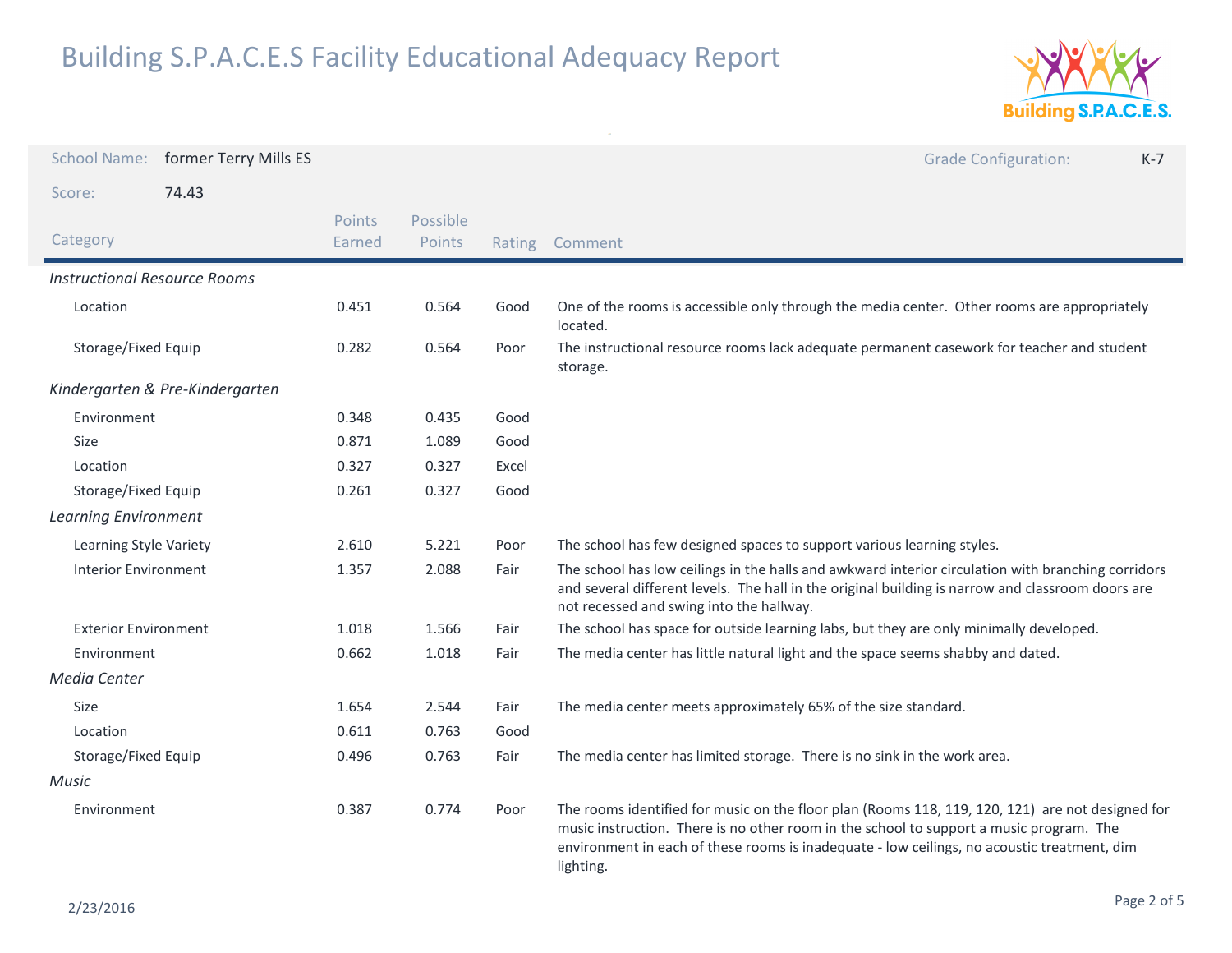

| <b>School Name:</b>       | former Terry Mills ES |                  |                    |       | <b>Grade Configuration:</b><br>$K-7$                                                                                                                                                                                                     |
|---------------------------|-----------------------|------------------|--------------------|-------|------------------------------------------------------------------------------------------------------------------------------------------------------------------------------------------------------------------------------------------|
| Score:                    | 74.43                 |                  |                    |       |                                                                                                                                                                                                                                          |
| Category                  |                       | Points<br>Earned | Possible<br>Points |       | Rating Comment                                                                                                                                                                                                                           |
| <b>Music</b>              |                       |                  |                    |       |                                                                                                                                                                                                                                          |
| Size                      |                       | 0.967            | 1.934              | Poor  | None of the rooms identified for music on the floor plan meet the size standard. They meet<br>approximately 50%.                                                                                                                         |
| Location                  |                       | 0.290            | 0.580              | Poor  | The rooms identified for music on the floor plan are located adjacent to general classrooms and<br>lack adequate acoustic separation.                                                                                                    |
| Storage/Fixed Equip       |                       | 0.000            | 0.580              | Unsat | None of the rooms identified as music on the floor plan have adequate storage space - either<br>casework or a separate room. There is no sink in any of the rooms.                                                                       |
| <b>Performing Arts</b>    |                       |                  |                    |       |                                                                                                                                                                                                                                          |
| Environment               |                       | 0.315            | 0.631              | Poor  | The performing arts space is shared with the cafeteria. There is no ADA access to the stage.<br>There is good natural light, but the lighting is dim, the acoustics are difficult, and the entire space<br>is dated and showing its age. |
| Size                      |                       | 1.262            | 1.578              | Good  |                                                                                                                                                                                                                                          |
| Location                  |                       | 0.308            | 0.473              | Fair  | The performing arts area is appropriately located near the front of the school, but cannot be<br>closed off from other parts of the school and still allow access to restrooms.                                                          |
| Storage/Fixed Equip       |                       | 0.237            | 0.473              | Poor  | There is no storage for the performing arts area. There is a curtain and stage lights, but no<br>sound system.                                                                                                                           |
| <b>Physical Education</b> |                       |                  |                    |       |                                                                                                                                                                                                                                          |
| Environment               |                       |                  |                    | N/A   |                                                                                                                                                                                                                                          |
| Size                      |                       |                  |                    | N/A   | There is no P.E. space at this site.                                                                                                                                                                                                     |
| Location                  |                       |                  |                    | N/A   |                                                                                                                                                                                                                                          |
| Storage/Fixed Equip       |                       |                  |                    | N/A   |                                                                                                                                                                                                                                          |
| <b>Science</b>            |                       |                  |                    |       |                                                                                                                                                                                                                                          |
| Environment               |                       | 0.418            | 0.522              | Good  | There is a large room that could be used for science - (Room #139).                                                                                                                                                                      |
| <b>Size</b>               |                       | 1.305            | 1.305              | Excel |                                                                                                                                                                                                                                          |
| Location                  |                       | 0.392            | 0.392              | Excel |                                                                                                                                                                                                                                          |
| Storage/Fixed Equip       |                       | 0.313            | 0.392              | Good  |                                                                                                                                                                                                                                          |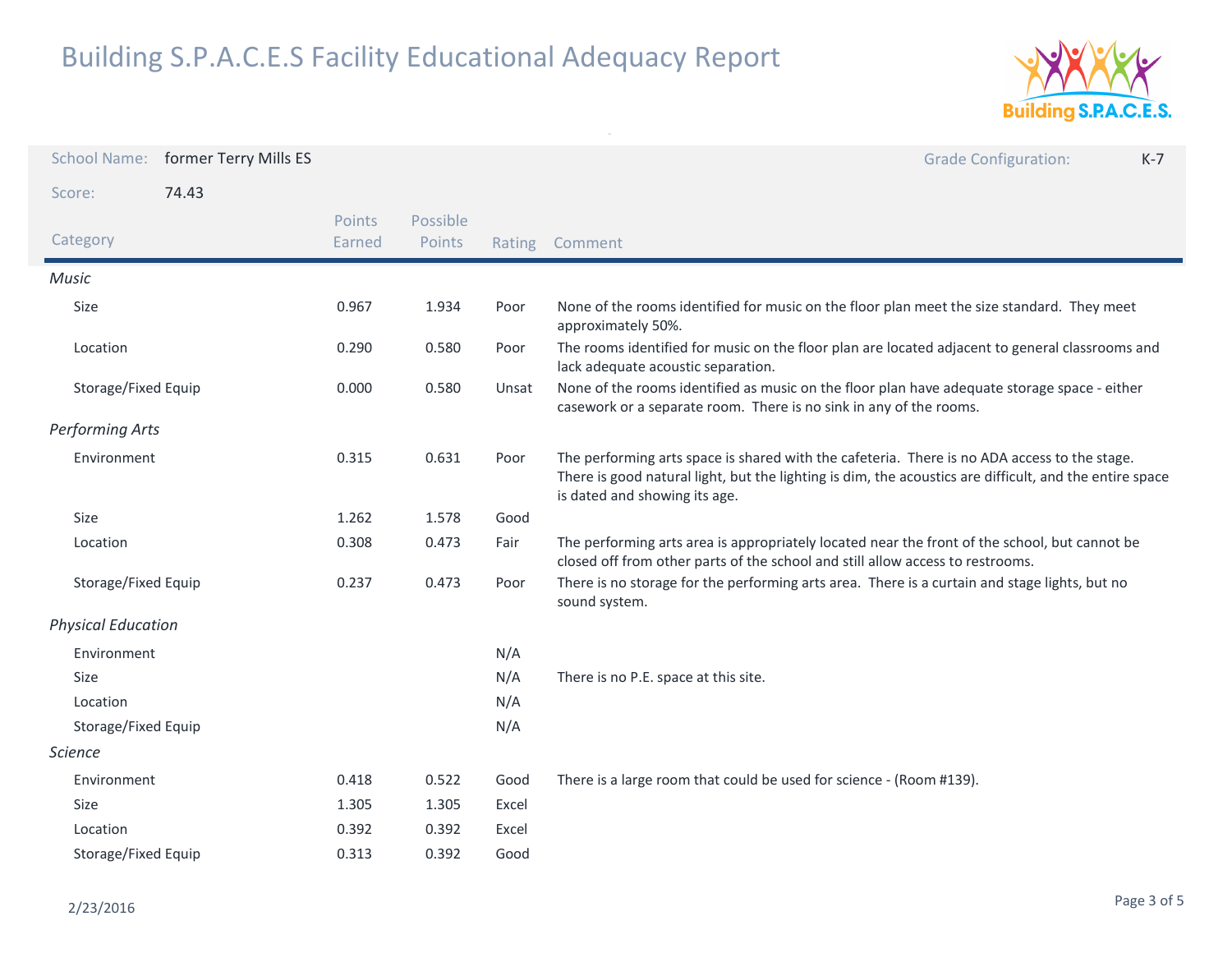

|                                  | School Name: former Terry Mills ES |                         |                    |       | <b>Grade Configuration:</b><br>$K-7$                                                                                                                                                                                                                                                                                                                                           |
|----------------------------------|------------------------------------|-------------------------|--------------------|-------|--------------------------------------------------------------------------------------------------------------------------------------------------------------------------------------------------------------------------------------------------------------------------------------------------------------------------------------------------------------------------------|
| Score:                           | 74.43                              |                         |                    |       |                                                                                                                                                                                                                                                                                                                                                                                |
| Category                         |                                    | <b>Points</b><br>Earned | Possible<br>Points |       | Rating Comment                                                                                                                                                                                                                                                                                                                                                                 |
| Self-Contained Special Education |                                    |                         |                    |       |                                                                                                                                                                                                                                                                                                                                                                                |
| Environment                      |                                    | 0.401                   | 0.501              | Good  | The room has an attached restroom.                                                                                                                                                                                                                                                                                                                                             |
| <b>Size</b>                      |                                    | 0.814                   | 1.253              | Fair  | The space that could be used for special education meets approximately 75% of the size<br>standard.                                                                                                                                                                                                                                                                            |
| Location                         |                                    | 0.301                   | 0.376              | Good  | The room is located distant from the main office, but is well-located near, but not connected to,<br>other classrooms.                                                                                                                                                                                                                                                         |
| Storage/Fixed Equip              |                                    | 0.301                   | 0.376              | Good  |                                                                                                                                                                                                                                                                                                                                                                                |
| <b>Non-Instructional Spaces</b>  |                                    |                         |                    |       |                                                                                                                                                                                                                                                                                                                                                                                |
| Administration                   |                                    | 1.335                   | 2.671              | Poor  | The administrative area is small, cramped, and awkwardly laid out. There is limited storage for<br>supplies and materials and limited reception area. The new career and technical program will<br>need a larger space to accommodate the many itinerant staff that support the program. Some<br>classroom spaces could be repurposed to support the administrative functions. |
| Cafeteria                        |                                    | 3.393                   | 5.221              | Fair  | The cafeteria is large enough for the proposed student population. There is no space for the<br>storage of tables.                                                                                                                                                                                                                                                             |
| Food Service and Prep            |                                    | 4.211                   | 6.478              | Fair  | The kitchen area is small and has only one serving line. The back door lacks a peep hole.<br>Deliveries to the loading area are hampered by the turn radius for trucks.                                                                                                                                                                                                        |
| Clinic                           |                                    | 0.305                   | 0.611              | Poor  | There is a small clinic space at the school. It has one cot and a restroom with hot water, but<br>lacks ADA accessibility and has no shower.                                                                                                                                                                                                                                   |
| Counseling                       |                                    | 0.244                   | 0.305              | Good  |                                                                                                                                                                                                                                                                                                                                                                                |
|                                  | <b>Custodial and Maintenance</b>   | 0.522                   | 0.522              | Excel |                                                                                                                                                                                                                                                                                                                                                                                |
| <b>Student Restrooms</b>         |                                    | 0.463                   | 0.926              | Poor  | The student restrooms lack urinal separation and do not have hot water, as required.                                                                                                                                                                                                                                                                                           |
| Faculty Work Space and Toilets   |                                    | 1.058                   | 1.323              | Good  |                                                                                                                                                                                                                                                                                                                                                                                |
| <b>Outside Spaces</b>            |                                    |                         |                    |       |                                                                                                                                                                                                                                                                                                                                                                                |
| Vehicular Traffic                |                                    | 1.357                   | 2.088              | Fair  | There are two driveways at this school which might support separation of buses and parents.<br>One route has a steep, tight curve that may not be appropriate for large buses; the other has a<br>tight circle that also may not accommodate buses. Both routes are located in parking areas.                                                                                  |
| Pedestrian Traffic               |                                    | 0.508                   | 1.016              | Poor  | There is not a good walk route from the road to the school and the sidewalks are too steep for<br>ADA access.                                                                                                                                                                                                                                                                  |